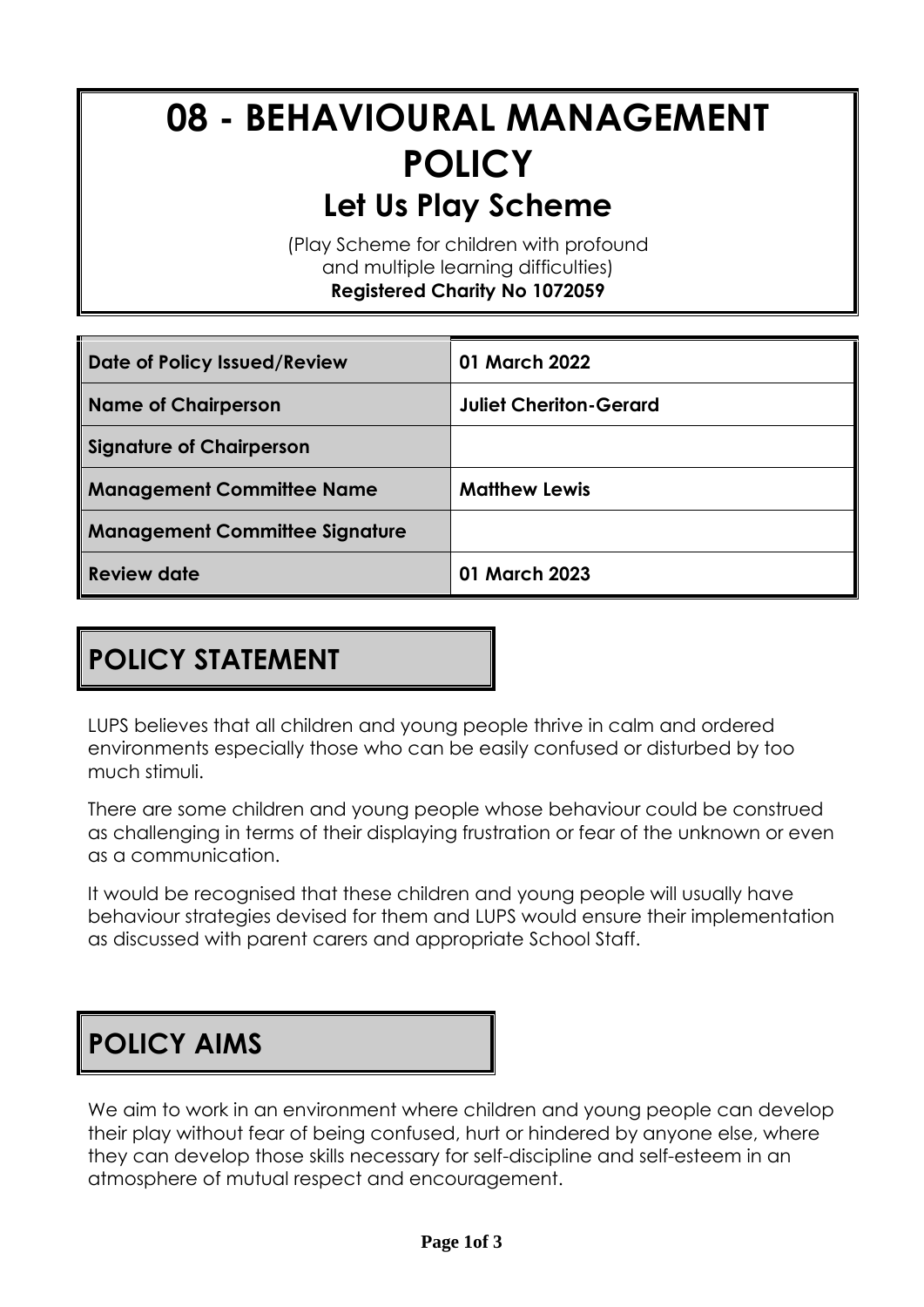In order to achieve this

- For those children and young people with strategies in place LUPS will discuss with the parent carers to ensure the requirements are implemented.
- Rules governing the conduct of the group and the behaviour of the children and young people will be discussed and agreed at Management level and fully explained to all staff and new families.
- All staff will ensure the rules are applied consistently so that the children and young people do not become confused, and so we can build useful habits of behaviour.
- All staff will try to provide a positive role model for the children and young people with specific regard to care, courtesy and kindness.
- Staff will praise and endorse all desirable behaviours.
- Staff will take positive steps to ensure children and young people do not seek adult attention through bad behaviour.

#### **WHEN CHILDREN BEHAVE IN AN UNACCEPTABLE WAY**

- Physical punishment such as smacking or shaking will neither be used nor threatened.
- Staff will not shout or use threatening behaviour.
- Senior Assistants in each area will monitor the child or young person's behaviour and see if there was a trigger – another child using a toy, misunderstanding a request, heat, noise, hunger etc.
- If necessary, the Senior will take the child or young person and their carer to a quieter area.
- Children and young people will never be sent out of a room on their own.
- Children and young people may be asked to sit but this will be in the area the child or young person is in, and not isolated or called a "naughty chair".
- The Senior will attempt to show the child or young person how their behaviour was unacceptable in gentle terms.
- If the child or young person needs time out this can only be done by the LUPS Management who are present. They will take the child or young person to their office area where they can spend quiet time with the child or young person.